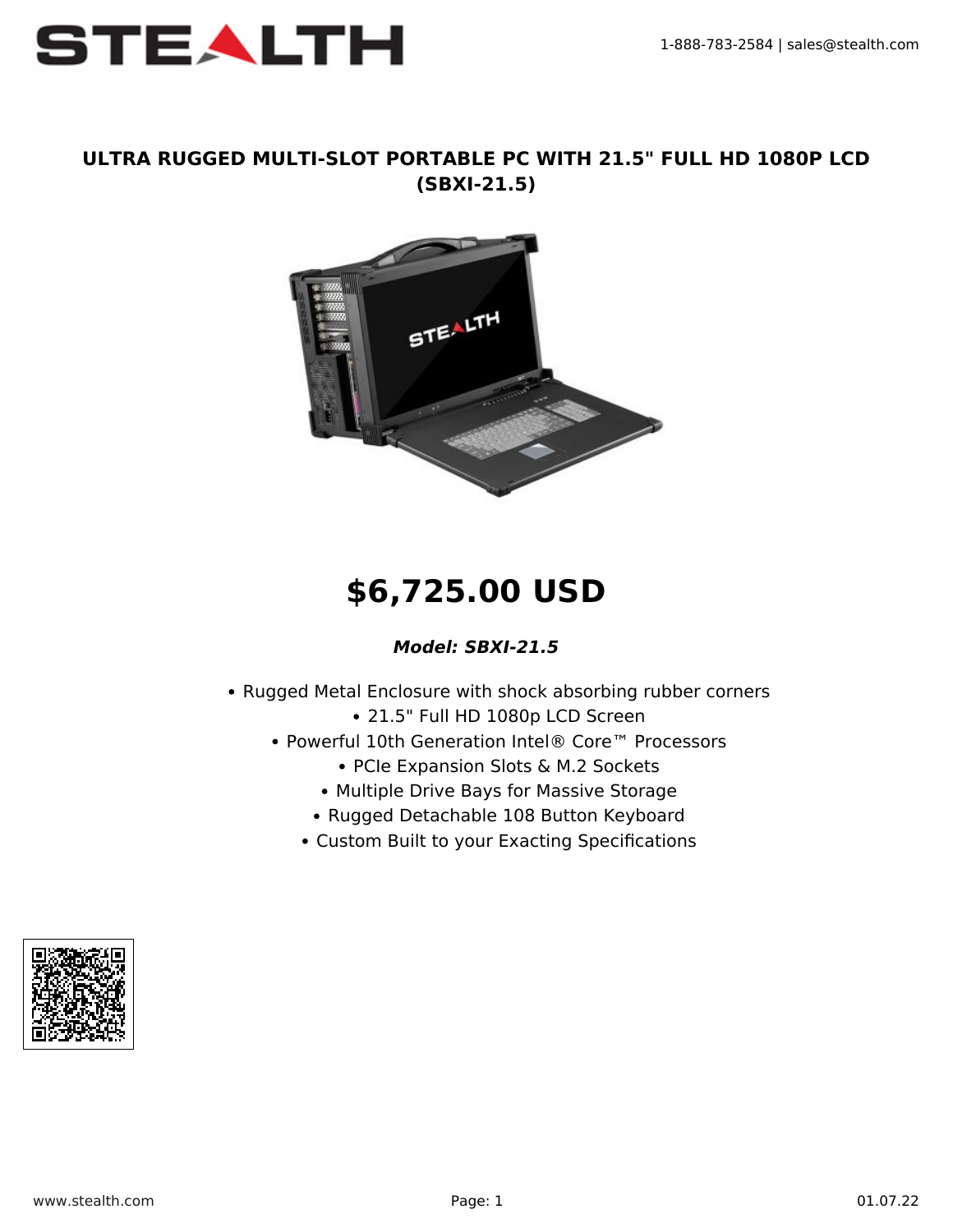

# **GALLERY IMAGES**





## **PRODUCT DESCRIPTION**

Stealth's model SBXI-21.5 a Multi-Slot Portable PC is a rugged mobile computer workstation for people who require the power and expansion capability of a Desktop PC but in a portable package.

The SBXI-21.5 features a 21.5" FHD Display (1920×1080 resolution) and is powered by 10th Generation Intel® Core™ Processors. Configuration options include up to 128GB of memory and massive storage capability supporting M.2 NVMe Drives, 2.5" Solid State Drives and 2.5"/3.5" Hard Drives. The SBXI-21.5 features an ATX mainboard that supports up to 6 full-length PCIe Expansion Cards and provides an abundance of I/O Ports – all encapsulated within a rugged aluminum enclosure with shock absorbing rubber corners.

Stealth's [rugged portable computers](https://www.stealth.com/ruggedportables/) are ideal for users who cannot haul their Desktop PC to customer sites, hostile environments or remote locations. The StealthBOX Portable PC provides performance and expansion capability not found in Laptops or Tablets.

Typical applications include:

- Instrumentation and Control
- Field service & diagnostic application in many industries
	- Portable servers & workstations
	- Network and communications testing
		- Field Forensics
		- Data acquisition
		- Geophysical exploration
	- Video and audio editing on location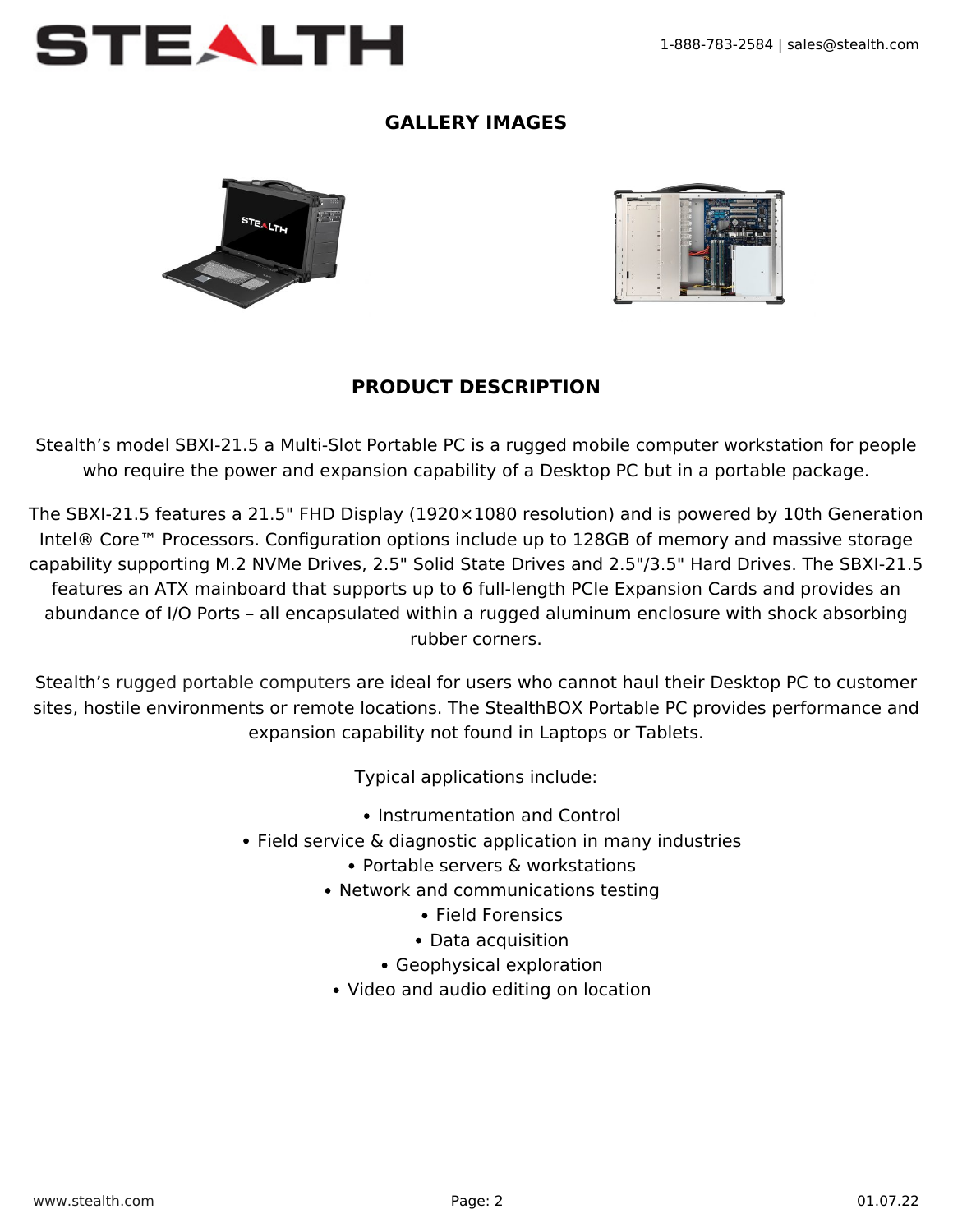

## **ADDITIONAL INFORMATION**

|                          | Supporting Intel®'s 10th Generation Core <sup>™</sup> Processors (Comet<br>Lake)                                                                                                                                                                                                                                                                                                               |
|--------------------------|------------------------------------------------------------------------------------------------------------------------------------------------------------------------------------------------------------------------------------------------------------------------------------------------------------------------------------------------------------------------------------------------|
| <b>Processor</b>         | Intel® Core <sup>™</sup> i3-10100 (4 Cores / 8 Threads, up to 4.30GHz)<br>Intel® Core <sup>™</sup> i5-10400 (6 Cores / 12 Threads, up to 4.30GHz)<br>Intel® Core <sup>™</sup> i7-10700 (8 Cores / 16 Threads, up to 4.80GHz)<br>Intel® Core™ i9-10900 (10 Cores / 20 Threads, up to 5.20GHz)                                                                                                   |
| <b>Memory</b>            | 4 DDR4 Memory Sockets supporting up to 128GB RAM / Memory                                                                                                                                                                                                                                                                                                                                      |
| <b>Internal Storage</b>  | Supports all SATA (Serial-ATA) I, II & III Hard Drives (1.5Gb/s, 3Gb/s<br>and 6Gb/s)<br>Optional support for SAS (Serial Attached SCSI), SCSI or Solid State<br>Hard Drives (SSD)<br>Optional Onboard RAID configurations (0, 1, 5, 10), requires multiple<br>drives (Note: this option may require a PCIe expansion slot)<br>Optional Intel Smart Response Technology on supported Processors |
| <b>Drive Bays</b>        | (6) 5.25 External Drive Bays<br>(1) Slimline Optical Drive Bay (For use with slim Optical Drives)                                                                                                                                                                                                                                                                                              |
| <b>Expansion Slot(s)</b> | 1 x M.2 Socket 3, with M key, type 2242/2260/2280 storage devices<br>support (SATA & PCIE 3.0 x 4 mode)<br>1 x M.2 Socket 3, with M key, type 2242/2260/2280/22110 storage<br>devices support (PCIE 3.0 x 4 mode)<br>(4) PCIe 3.0 x1<br>1 x PCIe x16 3.0 Slot<br>$1 \times$ PCIe x16 3.0 (max at x4 mode)                                                                                      |
| <b>Removable Storage</b> | Optional support for all Standard 5.25" Optical Disk Drives<br>Optional Removable drive bay with Key locking (uses 5.25"<br>expansion bay)<br>Optional support for all Optical drives including DVD/CD-RW,<br>DVDRW, Blu-ray Reader / DVDRW, or Blu-Ray Burner / DVDRW                                                                                                                         |
| <b>LCD Monitor</b>       | 21.5" 1920 x 1080 Native Resolution                                                                                                                                                                                                                                                                                                                                                            |
| <b>Video</b>             | Intel <sup>®</sup> UHD Graphics 630                                                                                                                                                                                                                                                                                                                                                            |
| <b>Audio</b>             | Built-in amplified 2 x 3W Stereo Speakers<br>Onboard 8-Channel High Definition Audio CODEC                                                                                                                                                                                                                                                                                                     |
| <b>Networking</b>        | Onboard 10/100/1000Base-T Gigabit LAN, RJ-45<br>Optional support for Fiber, 10GB, Wireless and more                                                                                                                                                                                                                                                                                            |